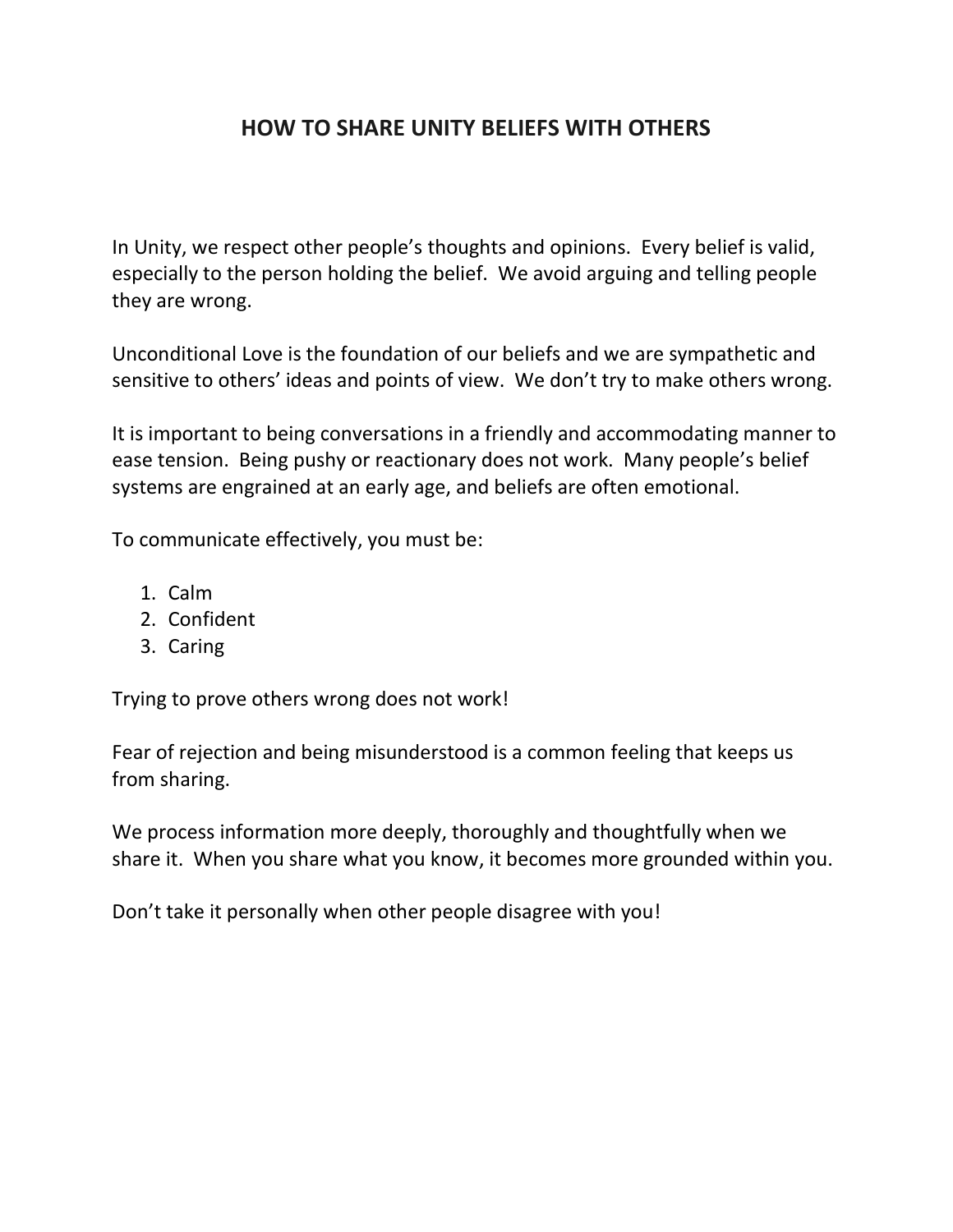### Probing & Non-threatening Questions

- Are you open to looking at ideas that are different from yours?
- Do you enjoy discussing a variety of ideas and opposing points of view?
- Are you willing to consider a different interpretation?
- Do you feel that the Bible can only be interpreted literally?
- Have you ever considered that the Bible has a lot of symbolism?

### What to Say When Asked Closed-ended Questions

**Are you saved (whole, happy & well)?** 

Answer: *Yes.*

### **How do you know?**

Answer: *Christ is in me, and I am constantly growing and changing.* 

### **Do you attend a Bible believing church?**

Answer: *Unity is based upon the (positive & practical) teachings of Jesus.* 

**Are you a Baptist, Catholic, Methodist, etc.?** Answer: *Unity is an interdenominational church.*

### **What does that mean?**

Answer: *Unity is a diverse and inclusive community which accepts people from any spiritual or religious background. We are "non-condemnational!"*

## **Do you believe that Jesus is the only way?**

Answer: *Interestingly, Jesus did not use the word only; he simply said he is the way, truth and life. And he is, but so are we. We believe the way of God is unconditional love. When I respond with compassion to the world, I am showing the way of God just like Jesus. God is bigger than all the religions, working with all of us according to our culture and spiritual understanding. The only commandment Jesus gave was to love both God and your neighbor. If I make love a priority, I become a living example of Jesus's teachings.*